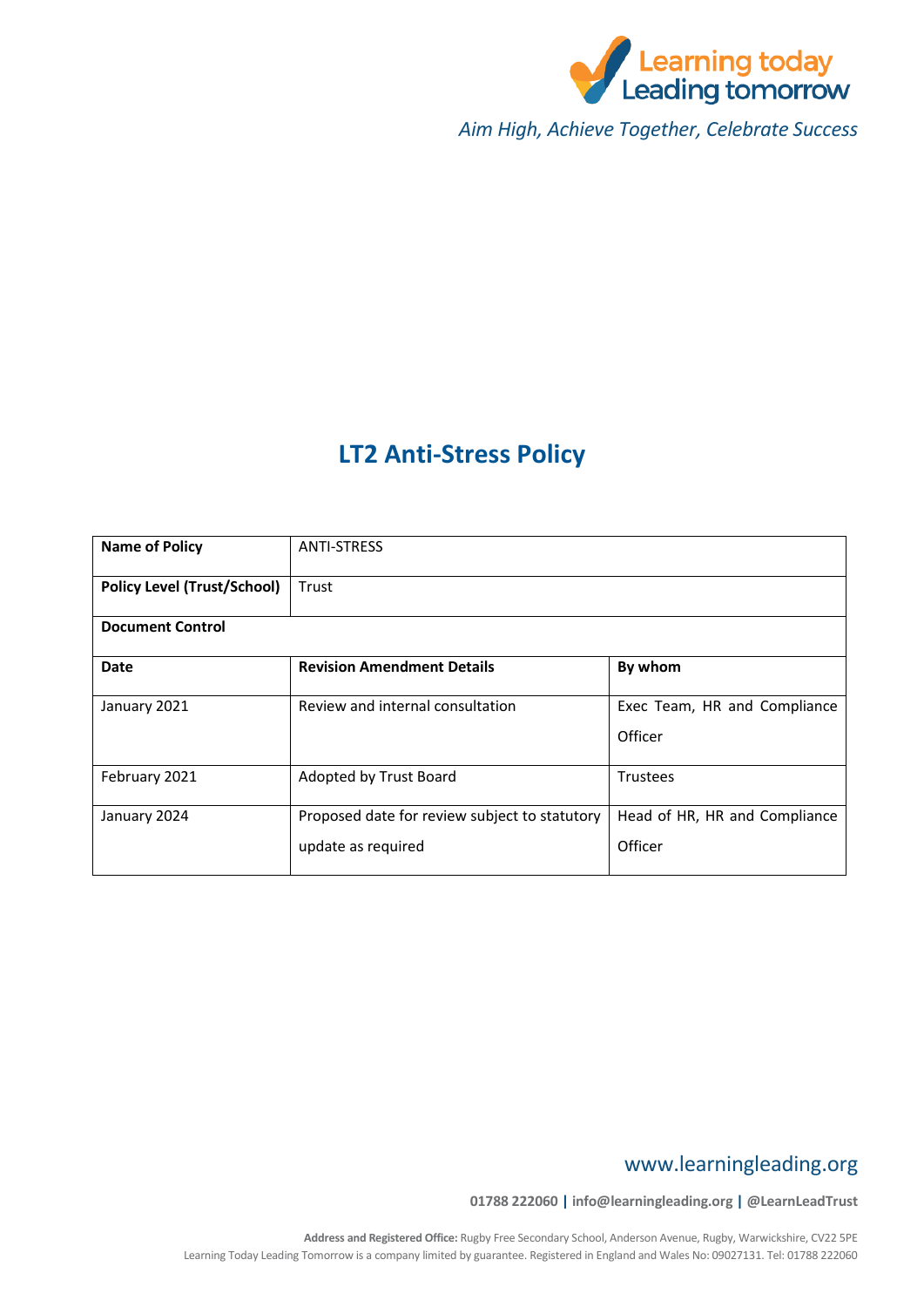

# **Table of Contents**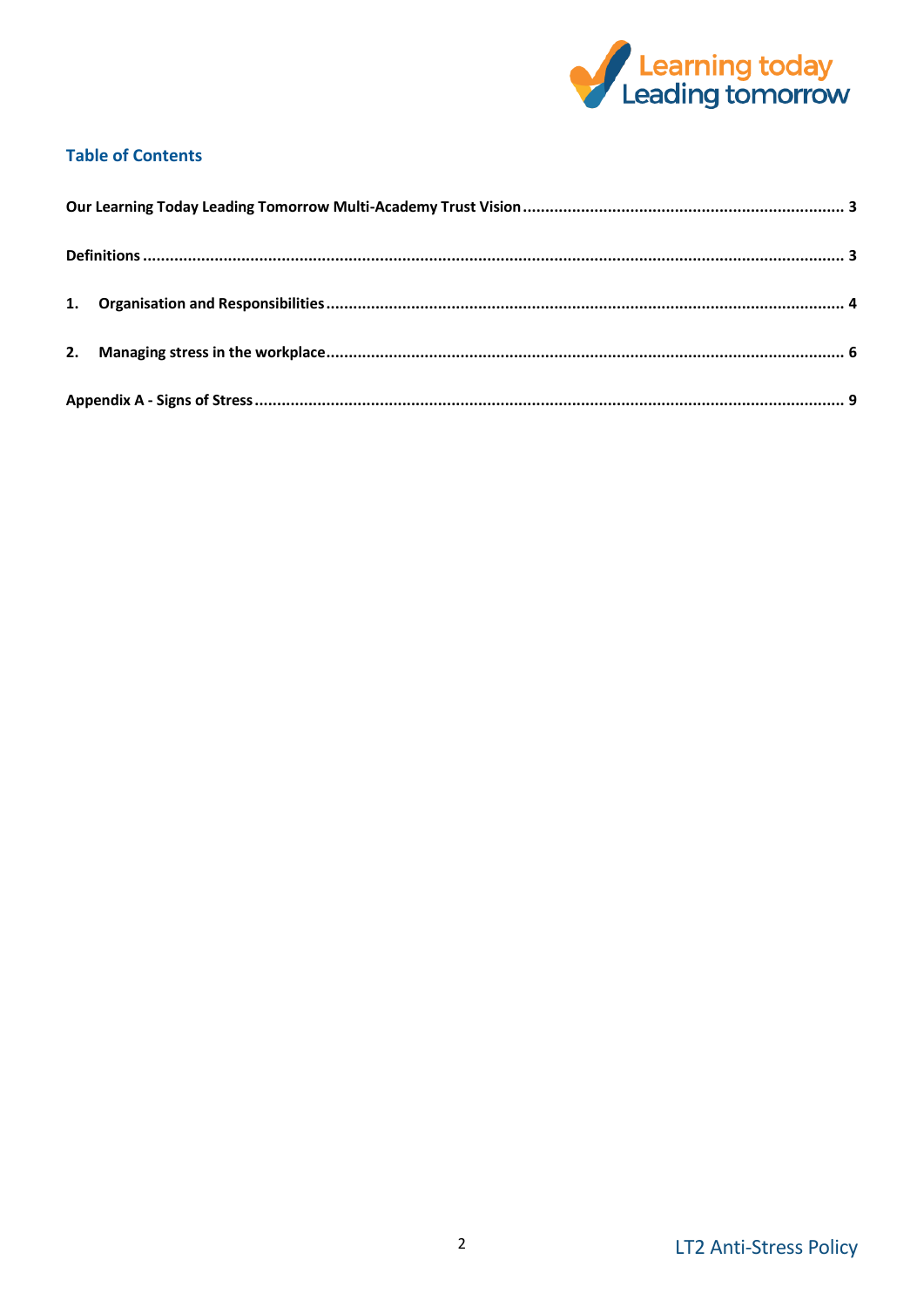

#### <span id="page-2-0"></span>**Our Learning Today Leading Tomorrow Multi-Academy Trust Vision**

#### Vision

Our vision is to build a group of outstanding schools across phases, including specialist provision, to become (a mid-size) Trust that provides vibrant and inclusive learning environments in which every member of the learning community is passionate about learning. The Trust is led by a CEO who works closely with Headteachers who lead the two schools supported by a central team to support finance, HR, estates and governance.

#### Mission

LT2 Trust and schools will have a relentless focus on high achievement, supported by robust organisational structures and governance. We aim to give children and young people in our care the knowledge, skills and experiences to expand their minds and world view to enable them to develop a naturally inquisitive approach to learning and life, fit for an everchanging world.

Ultimately, we will educate and support all children attending LT2 schools to grow into capable and contributing citizens who have developed the personal attributes and characteristics that will enable them to become considerate, self-reliant and confident young people who are ready for the next stage of their lives.

#### Values

The Trust Values underpin the mission and provide the basis on which LT2 schools can articulate the key behavioural characteristics that promote a positive philosophy. Our six values are unseen drivers of our behaviour as experienced by others and are designed to create a shared organisational culture:

- **Kindness –** The quality of friendliness, generosity, and consideration
- **Collaboration** The belief that working and learning with others will lead to greater success
- **Curiosity –** A strong desire to know and to learn
- **Resilience** The ability to recover quickly and learn from the difficulties we face
- **Respect** To appreciate the importance of understanding and admiration for others and self
- **Endeavour** The belief that hard work is needed to achieve something of which we can be proud

#### <span id="page-2-1"></span>**Definitions**

- Where the word 'Trust' is used in this document it refers to The Learning Today Leading Tomorrow Trust.
- Where the words 'Trust Board' are used it refers to the board of Trustees who set the vision for the Trust and hold the executive leadership team to account for delivering the Trust's strategic plan.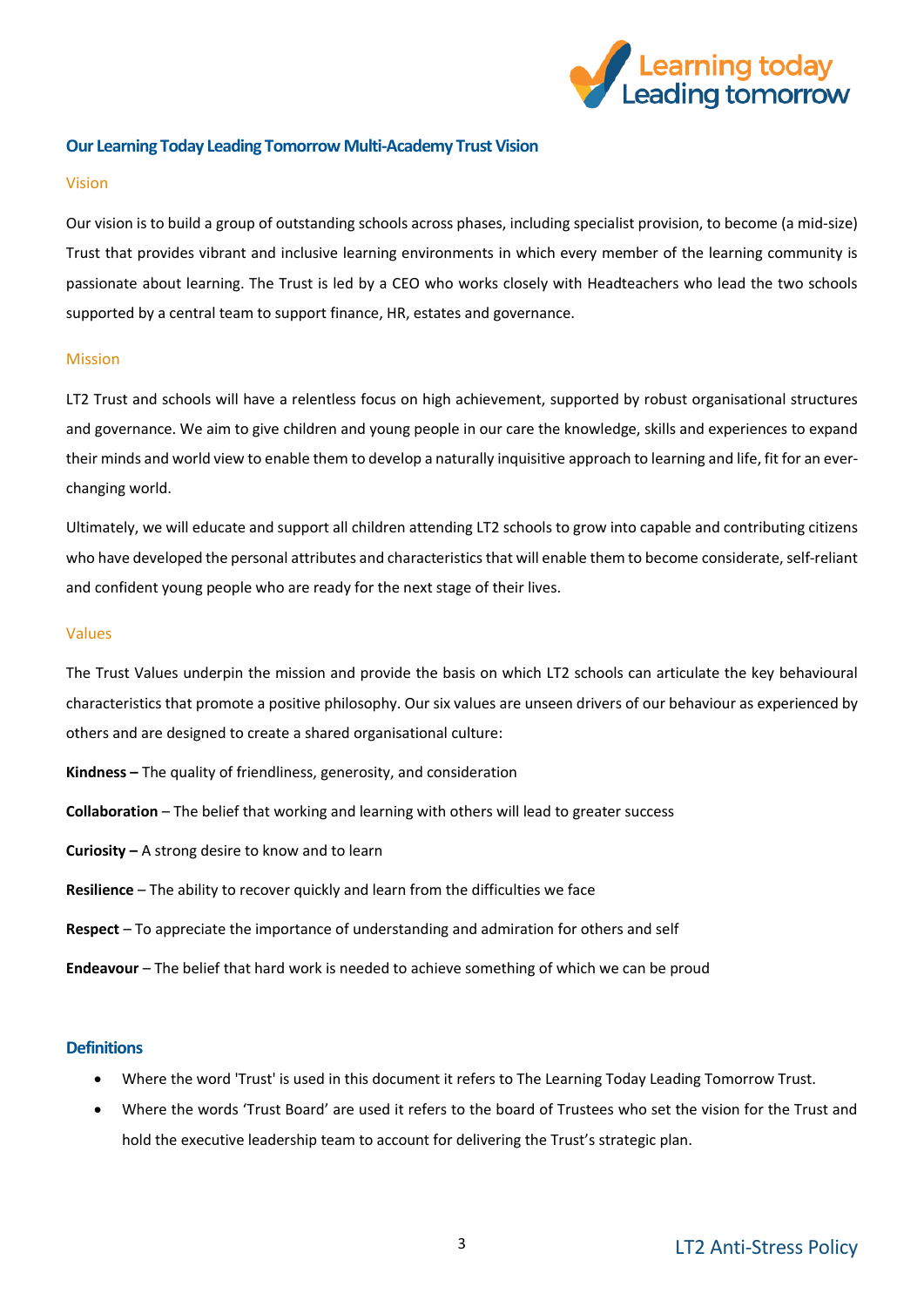

#### <span id="page-3-0"></span>**1. Organisation and Responsibilities**

#### 1.1 Introduction

This policy applies to employees of the trust only. It does not form part of any employee's terms and conditions of employment and is not intended to have any contractual effect. The trust reserves the right to amend this policy at any time.

The trust is committed to protecting the health, safety and well-being and of all those who work for us and endeavour to maintain a working environment in which everyone treats one another with dignity and respect and is able to cooperate with and trust their colleagues.

The trust recognises that, whatever its source, stress can be a health and safety issue in the workplace and acknowledges the importance of a supportive environment and working culture and of identifying and reducing workplace stressors.

The trust is committed to a programme of action to make this policy effective and to bring it to everyone's attention. However, this policy can only be effective if everyone co-operates to achieve its aims.

#### 1.2 Legislation

Health and Safety at Work etc Act 1974 Management of Health and Safety at Work Regulations 1999 Employment Rights Act 1996 Protection from Harassment Act 1997 Working Time Regulations 1998 Equality Act 2010.

#### 1.3 Guidance under this Policy

The Head of HR is responsible for providing advice and guidance under this policy and reviewing and updating the policy as required.

#### 1.4 Board of Trustees

**The Board of Trustees, as a corporate body, has the responsibility to set the strategic direction and objectives of all matters across the Trust.**

The Board of Trustees is responsible for ensuring that high standards of corporate governance are maintained.

The Chair of the Trust is responsible for managing the CEO, Trustees and Governors under this policy.

#### 1.5 The Chief Executive Officer (CEO)

The CEO of Learning Today Leading Tomorrow Trust (LT2):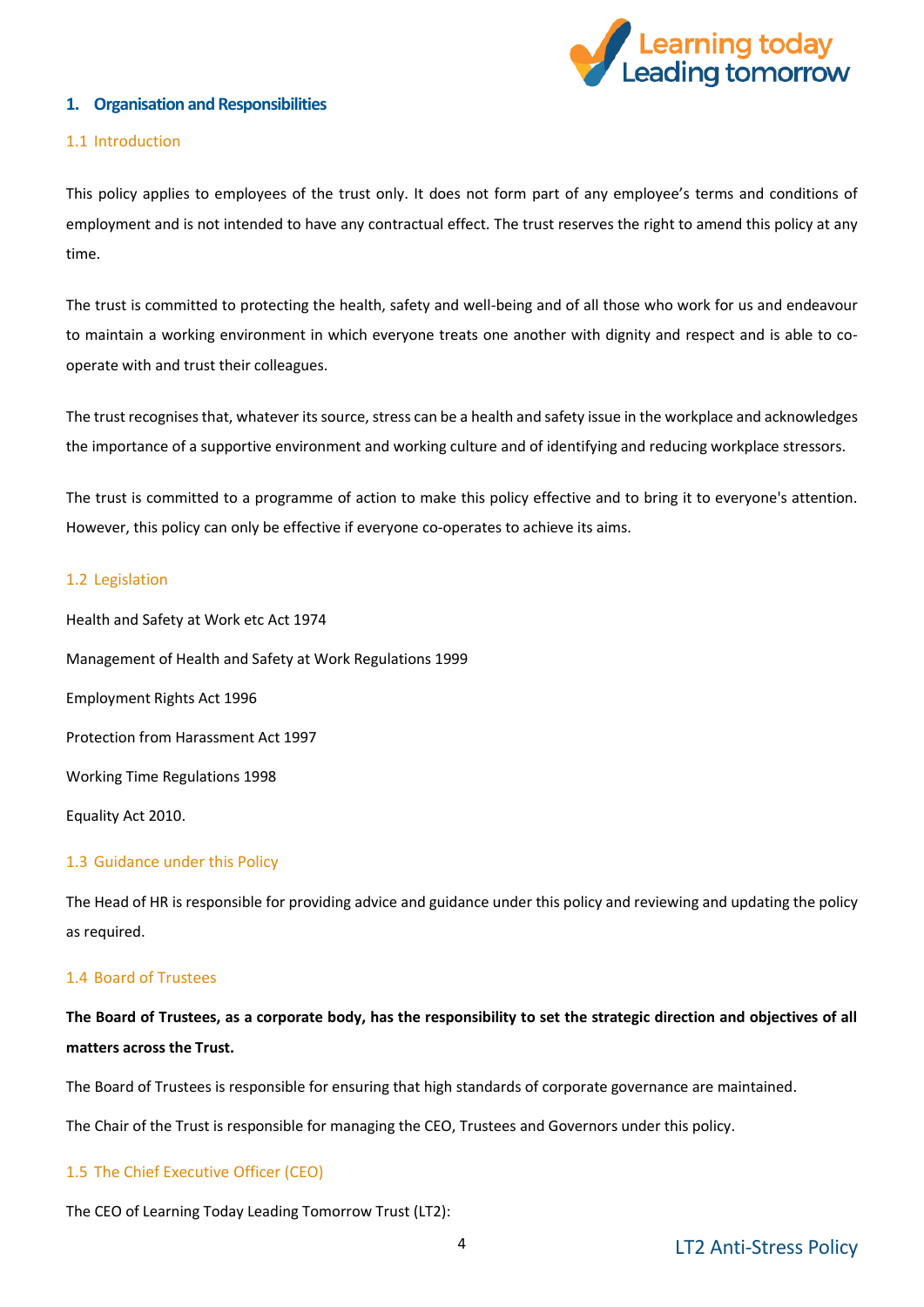

- Takes overall responsibility for the implementation of policies and procedures
- Must provide reports as appropriate to Trustees in relation to this policy
- Ensure that sufficient resources are allocated and authorised within the organisations budget to meet statutory procedures and standards across the Trust
- Is responsible for managing the Headteachers and centrally appointed staff under this policy

#### 1.6 Headteachers

Headteachers of LT2 schools are responsible for:

- The implementation of and compliance with this policy within their school ensuring competence in those staff who are responsible for and involved in the operation of this policy and associated guidance
- Identifying training needs
- Communicating this policy to all relevant people within the school
- Managing school-based teaching and associate staff under this policy

#### 1.7 Senior and Middle Leaders (and other Supervisory Roles)

Although the Headteacher is responsible overall for the implementation of this policy in their school, managers have some specific responsibilities:

- Applying this policy within their own department and area of work
- Resolving any issues members of staff refer to them, informing the Headteacher of any issues to which they cannot achieve a satisfactory solution with the resources available to them
- Where required, conduct formal meetings, undertake relevant training in relation to this policy and ensure effective and competent operation of this policy

#### 1.8 Other Employee Duties

All employees have a responsibility to:

- Comply with this policy and to co-operate with the schools' leadership and management on all matters relating to it
- Undertake any training recommended by their line manager

#### 1.9 Related Policies and Procedures

- Capability Procedure
- Disciplinary Policy and Procedure
- Flexible Working Policy
- Grievance Policy and Procedure
- Managing Sickness and Absence Policy
- Wellbeing Policy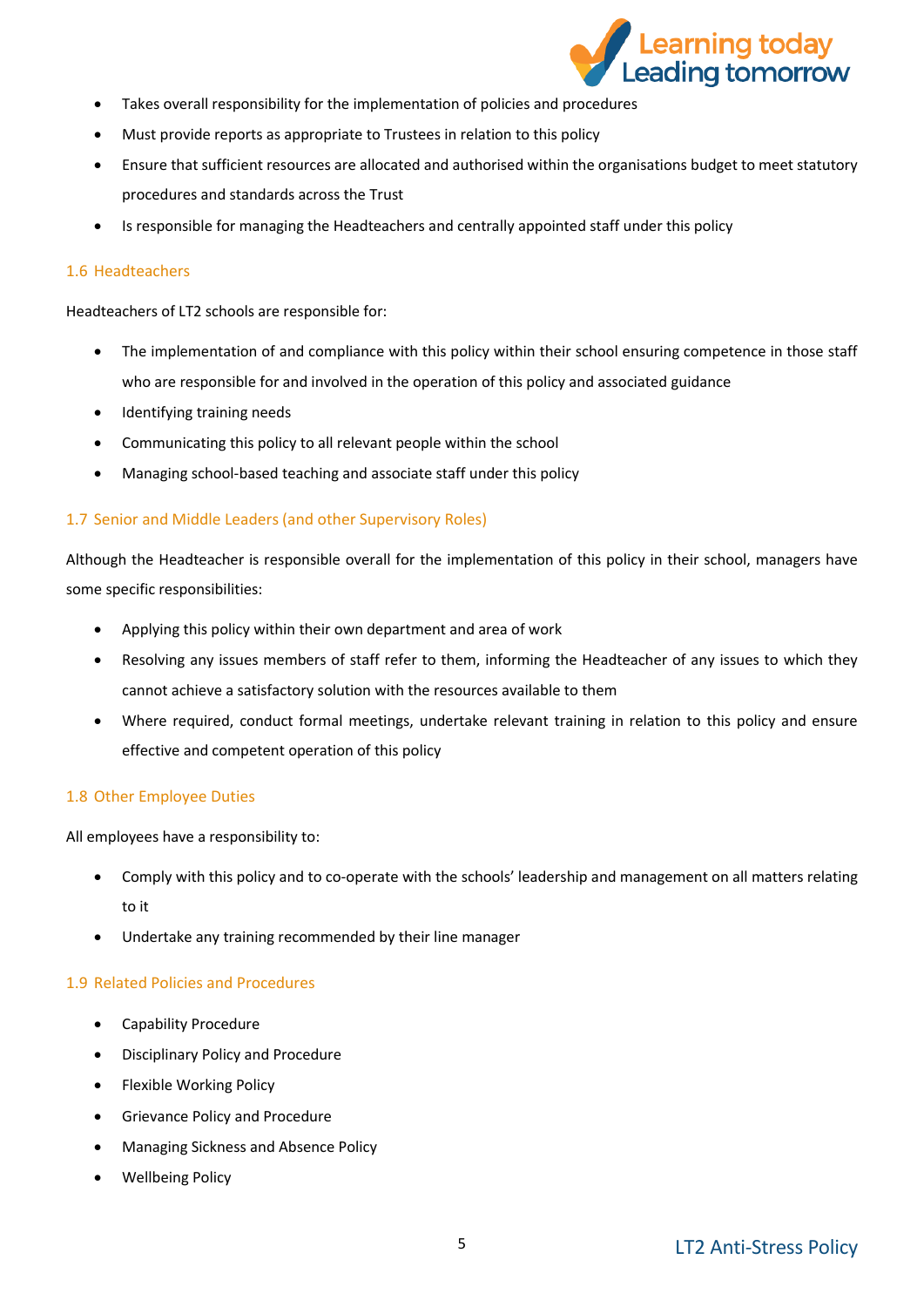#### 1.10 Review



This policy will be reviewed every three years.

These procedures have been agreed by the Board of Trustees, who will approve them whenever reviewed.

#### <span id="page-5-0"></span>**2. Managing stress in the workplace**

#### 2.1 What is stress?

Stress is the adverse reaction experienced in response to excessive pressures or demands. Stress is not an illness but, sustained over a period of time, it can lead to mental and/or physical illness.

There is an important distinction between working under pressure and experiencing stress. Certain levels of pressure are acceptable and normal in every job. They can improve performance, enable individuals to meet their full potential and provide a sense of achievement and job satisfaction. However, when pressure becomes excessive it produces stress.

Pressures outside the workplace (whether the result of unexpected or traumatic events such as accidents, illness, bereavement, family breakdown or financial worries) can result in stress. They can also compound normal workplace pressures.

The Trust recognises that what triggers stress, and the capacity to deal with stress, varies from person to person. Individuals react to similar situations in different ways.

#### 2.2 The Trust's obligations

The Trust has a legal duty to take reasonable care to ensure that the health of employee is not put at risk by excessive pressures or demands arising from the way work is organised.

This policy takes account of our obligations under the Health and Safety at Work etc Act 1974, Management of Health and Safety at Work Regulations 1999, Employment Rights Act 1996, Protection from Harassment Act 1997, Working Time Regulations 1998 and the Equality Act 2010.

#### 2.4 Scope of the policy

#### 2.4.1 Trust support

The Trust is committed to identifying, tackling and preventing the causes of work-related stress and to providing appropriate support and consideration to Staff suffering from stress, on a confidential basis where appropriate including but not limited to;

- Promoting a culture of open communication, participation and encouragement
- Through training, effective planning and allocation of workloads and ensuring feedback is provided on performance
- Using Staff development, Staff support systems and policies reflecting current good practice to help Staff understand and recognise the causes of stress and to address work-related stress and the impact of external stressors at work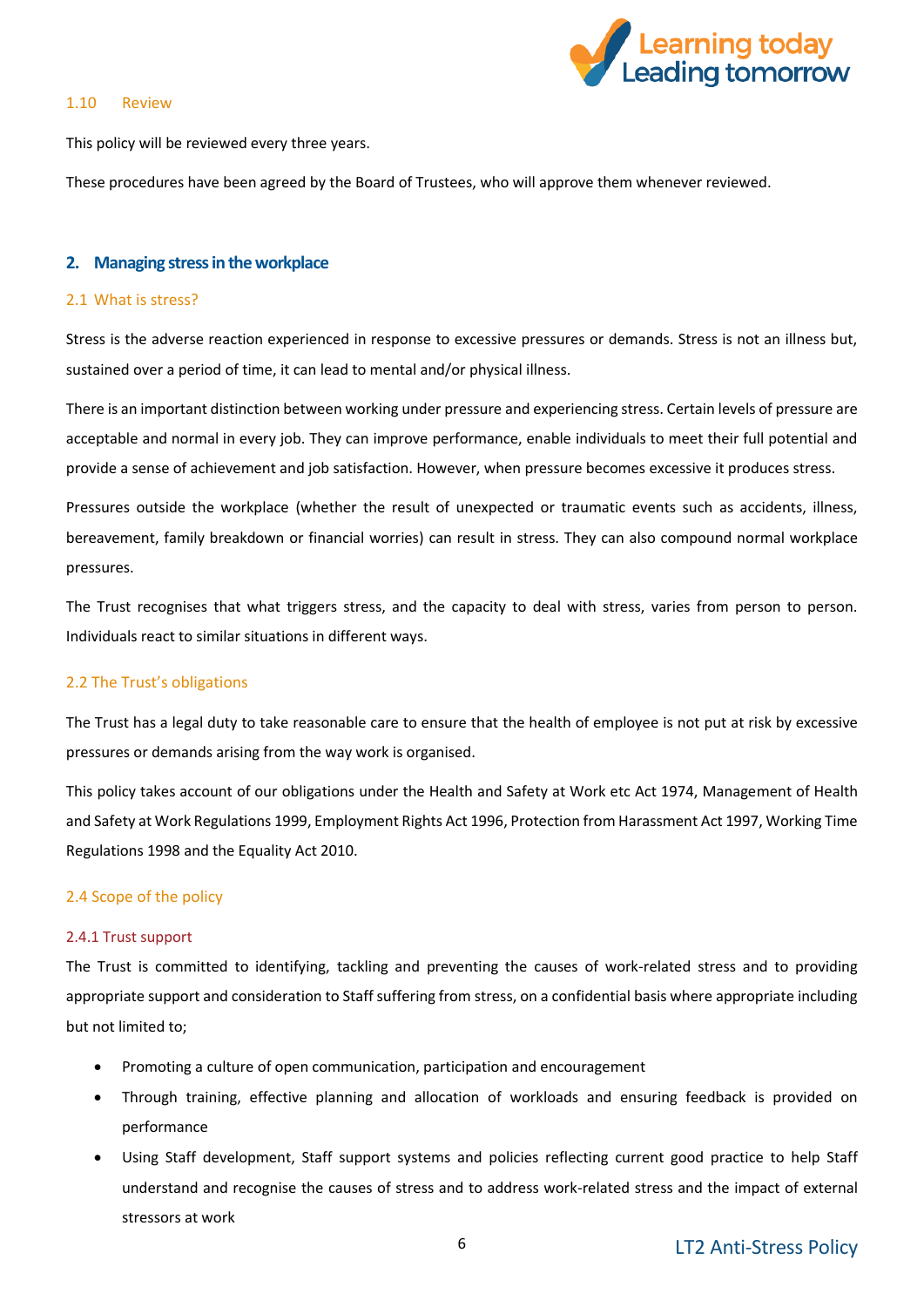

- Providing a workplace free from harassment, bullying and victimisation
- Addressing violence, aggression and other forms of inappropriate behaviour through disciplinary action
- Ensuring risk assessments include or specifically address workplace stress
- Maintaining an appraisal process to ensure the suitability of workloads, supported by a capability procedure
- Facilitating requests for flexible working where reasonably practicable in accordance with our Flexible Working Policy
- Following comprehensive change management procedures
- Providing support and services, such as occupational health/ counselling, for Staff affected by or absent by reason of stress

#### 2.4.2 Management support

Recognition of stress as a genuine problem requires management support and action. Those working at management and supervisory level have a specific responsibility to:

- Participate in the culture of open communication and encouragement
- ensure that the Staff they manage receive training
- effectively plan and allocate workloads and provide feedback on performance
- Monitor workloads and reallocate work where necessary

#### 2.4.3 Staff responsibilities

All members of Staff are responsible for the success of this policy and must ensure that they:

- Familiarise themselves with the policy and act in accordance with its aims and objectives;
- Plan and organise their work to meet personal and organisational objectives;
- Speak to their Line Manager if they experience or are aware of a situation that may lead to a stress problem.
- Co-operate with support, advice and guidance they may be offered by their Line Manager.

#### 2.5 Sources of support

The Trust Occupational Health provider and Employee Assistance Program are there to support staff with stress in a variety ways including Supporting with returning to work from absences caused by stress and providing confidential guidance and support on potential professional and personal stressors.

#### 2.6 Resolving cases of stress at work

If an employee believe that they are suffering from stress they should discuss this with their Line Manager or Headteacher. If they feel unable to do so they should contact the Head of HR.

Once an issue affecting an employee's health comes to the attention of one of the above, steps will be taken by the Trust to address that issue. Those steps may include any of the following:

- A workload review, reallocation of work, monitoring of future workload or possible redeployment;
- Where appropriate, investigation under our Disciplinary and/or Grievance policies and procedures;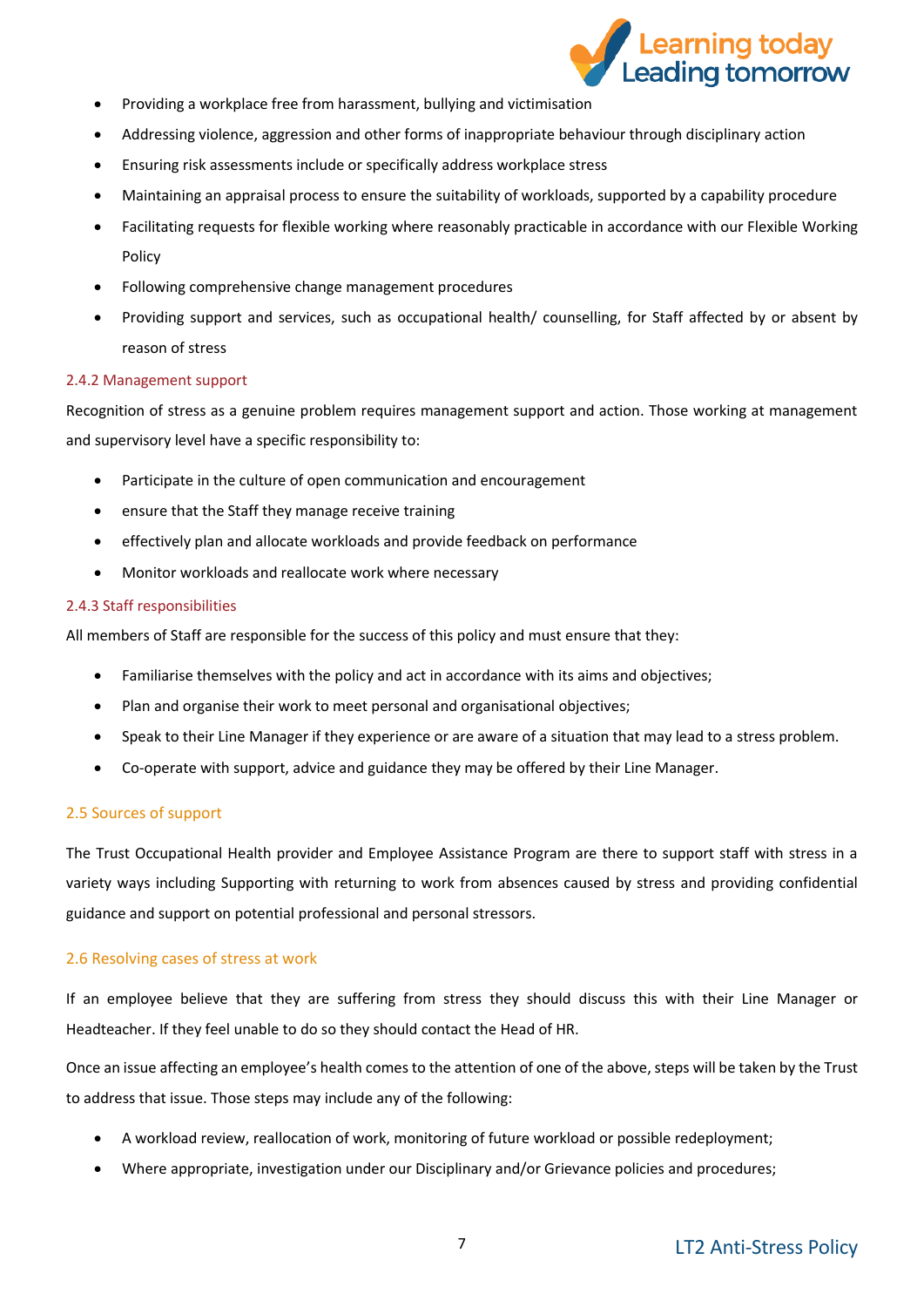

- Referral for medical advice and/or a medical report to be provided by the Occupational Health Provider or the GP (and any medical specialist) treating the member of staff concerned;
- If an employee is are absent for work due to stress, discussion of an appropriate return to work programme.

The Occupational Health provider will continue to be used appropriately to help Staff overcome problems associated with work-related stress as well as other stresses and the impact that has on their ability to do their duties.

#### 2.7 Absence due to stress

If an employee is absent due to stress they should follow the sickness absence reporting procedure contained in our Sickness Absence Policy.

### 2.8 Confidentiality

Confidentiality is an important part of this policy. Every member of staff is responsible for observing the high level of confidentiality that is required, whether they are suffering from stress, supporting a colleague who is suffering from stress or because they are otherwise involved in the operation of a policy or procedure dealing with stress.

Breach of confidentiality may give rise to disciplinary action in accordance with the Trust's Disciplinary Policy and Procedure.

However, there are occasions when matters reported by a member of staff suffering from stress may have to be put to third parties. For example, where duties need to be reallocated within a team or where, as the result of reported bullying or misconduct, a disciplinary investigation and/or proceedings take place. If this is the case, matters will be discussed with the member of staff concerned before any action is taken.

The Trust will monitor the development and dissemination of good practice, the recognition of the symptoms of stress, awareness of and effectiveness of this policy to ensure it is achieving its stated objectives.